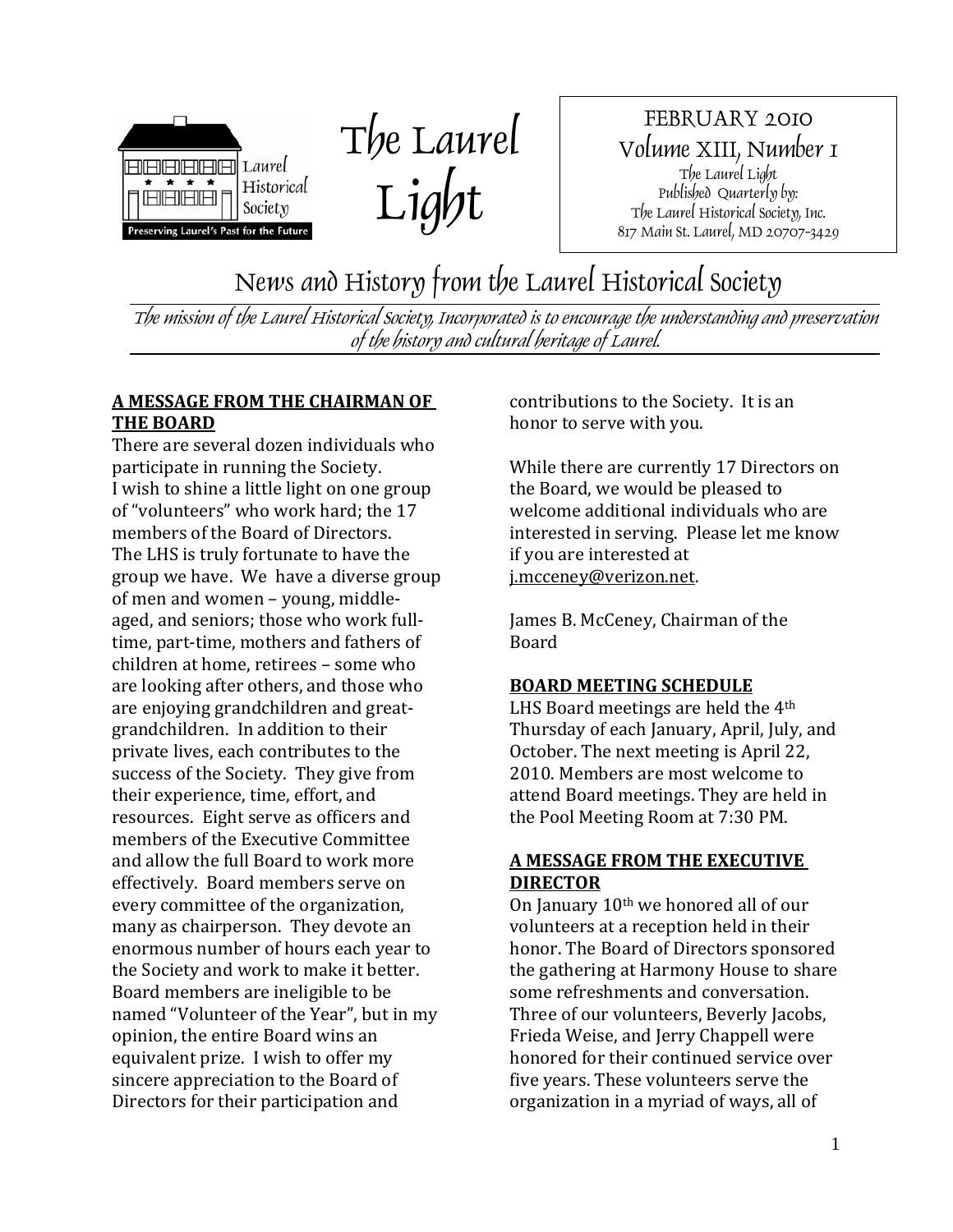which we greatly appreciate. Another of our volunteers, Frances Brooks, was chosen as Volunteer of the Year for the work she has done for the LHS in the past year. Frances' dedication to the task at hand is ruthless and she has solved many mysteries for the Research Library. She is also on several committees, is photographing the entire Museum collection, and is an ever available volunteer for special events.

I was reminded as I spoke with our volunteers at the reception of the hard work that **all** of our volunteers do on a regular basis. I see many of our volunteers every day, even during the month of January when we are closed. So even during the Museum down time, I have volunteers coming in and out working on tasks they have dedicated themselves to.

I believe that all of the compliments I receive about the great things the Society is doing should not be directed toward me. They should be directed toward the wonderful volunteers who come in day after day, even when we're closed, and continue to do the work of the Society. So if you're pleased with the way an exhibit looks, the way a program is run, or the way we've reached out to the community, thank a volunteer. Tell them how great a job they are doing. And if you're a volunteer, thank yourself. Because it is your hard work that has made the Society successful. I would like to take this opportunity to thank you all and tell you that I truly appreciate all of the work you do for the LHS!

Lindsey Baker, Executive Director

#### **MUSEUM NEWS**

Our next exhibit *Snapshots in Time: Our Community in 1910 and 2010*, opens Sunday, February  $7<sup>th</sup>$  at 1 PM. This exhibit takes a look at Laurel's communities in 1910 and 2010 and challenges the visitor to think about all of the ways in which "community" can be defined. The exhibit will be more interactive than any of our previous exhibits with a whole new look and feel. We are very excited for members and visitors to come in for a tour!! There is handicapped parking directly in front of the Museum for those who need it.



Boy with tricycle and camera, circa 1910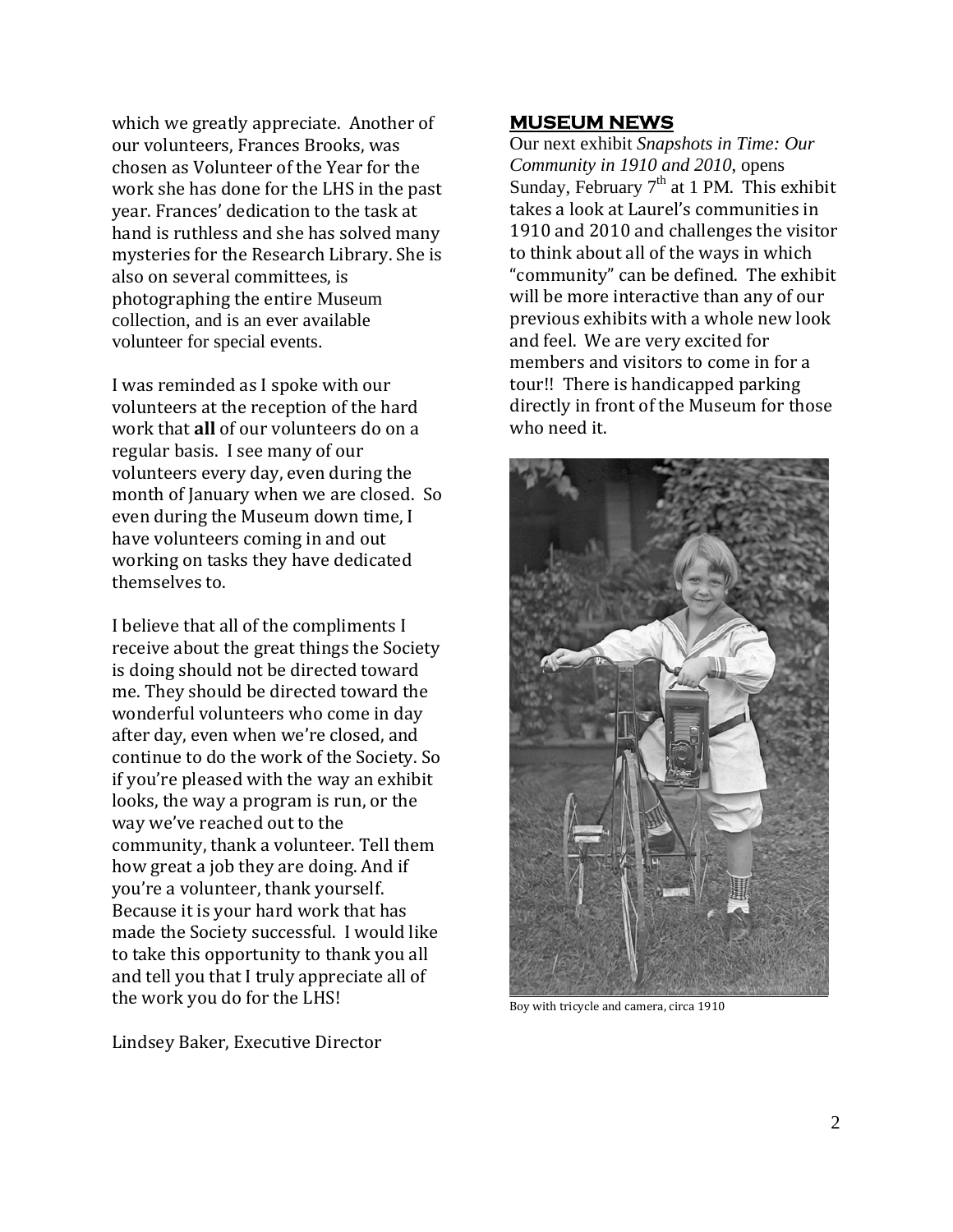

Camille Sturdivant with bicycle and camera, 2010

#### **Museum Shop News**

Now that the holiday rush is over and all the decorations have been stored for another year, the shop is back to fulfill your gift shopping needs for adults or children in this new year. The shop has some notable Laurel collectibles that would make great gifts during the dreary winter months. The 2009 ornament featuring the historic scene of the 500 block of Main Street, circa 1910, as well as the full complement of past years' ornaments, would make a wonderful birthday or other special occasion gift. The beautiful new, blue polo shirt with the LHS logo embroidered on it, would be lovely addition to anyone's wardrobe as the weather gets warmer. There is also an array of new children's books in the Historic Communities Series including; *The Gristmill*, *Tools and Gadgets*, and *Old Time Toys*.

For adults, especially those who like to cook and bake, there is an extensive

collection of small cookbooks which include not only recipes, but also historical information. Such titles as *Grist Mill Quick Loaf Breads* promise recipes that are low fat, high fiber and whole grain for the health conscious. You can discover how to make Rosemary Parmesan Biscuits in *Four Centuries of American Herbs*. And how about "Love Apple Spice Cake" from *Refreshments Now and Then*? Did you know that tomatoes were called "love apples" and were thought to be aphrodisiacs? Hence the reason it was all the rage to add a can of tomato soup to the recipe in the early 1900's!

Several new postcards that coordinate with the new exhibit, *Snapshots in Time: Our Community in 1910 and 2010*, will also be available with photographs featured in the exhibit. Other new items will be added in the shop throughout the year. Stay tuned and come in and see us! You can visit the online shop anytime at www.laurelhistoricalsociety.org/shop.

Frieda Weise, Shop Manager

*Holiday House Tour* 



A wonderful time was had by all during the biannual Holiday House Tour on December 12th. Visitors enjoyed seeing creative holiday decorations, antique machinery, small and large renovations, additions, and unique architecture and art work hiding inside beautiful Laurel homes and businesses. Our next Holiday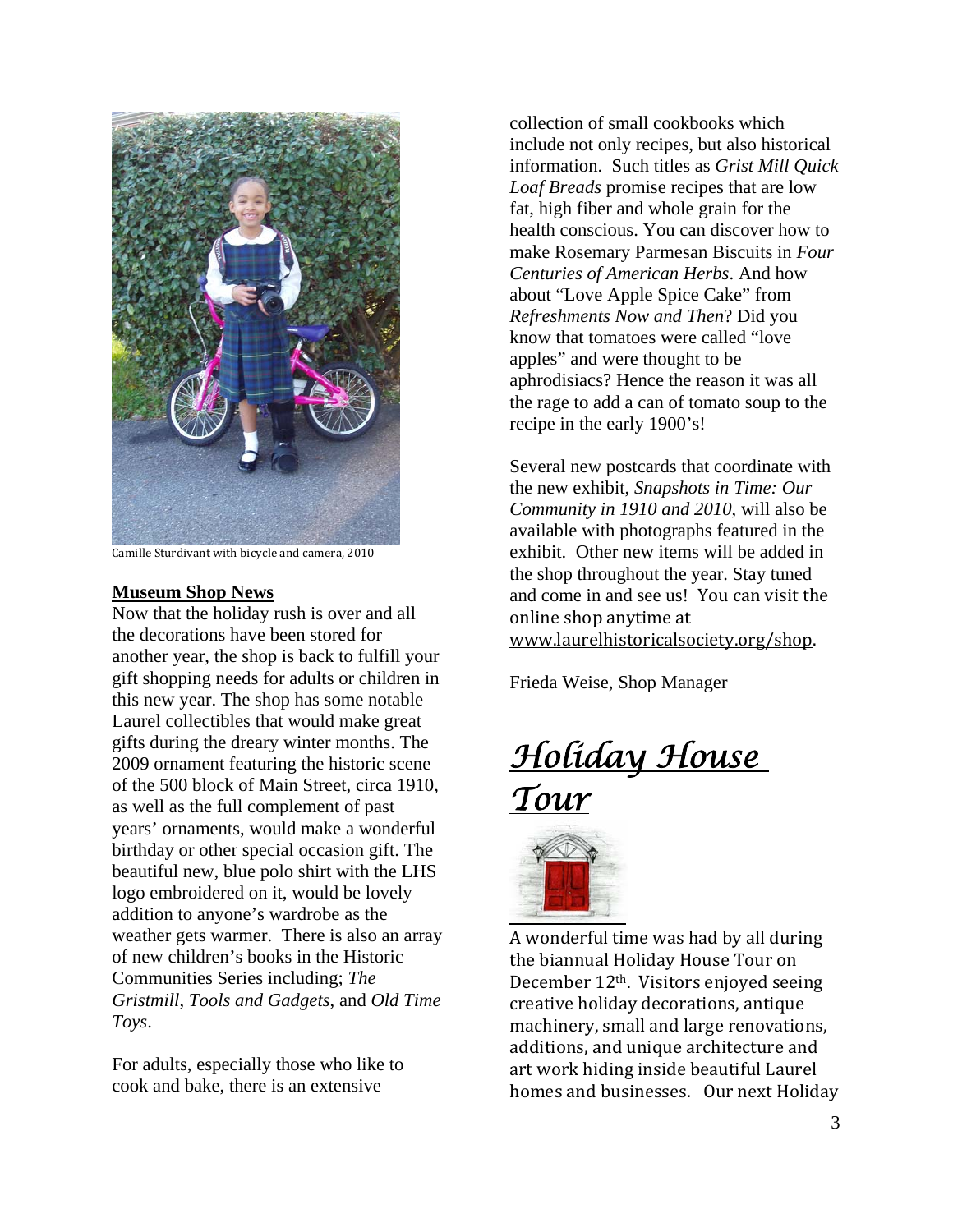House Tour will be December 2011. Please let us know if you or someone you know would be interested in showing their home or business on the next tour. We welcome new committee members to start planning in the spring of 2011. Please call the Museum for more information.

### **Children's Corner**



Children at play, December 2010

The museum is happy to offer a new interactive space for kids! "Diven's Den" is open during museum hours and provides a number of interactive toys and craft projects as well as independent children's activities. Monica Sturdivant, our own Assistant to the Director, is using her artistic talents to supply creative artwork for the space. And don't forget, our research library is available for children and their parents to research topics of interest related to Laurel History.

#### **Laurel Historical Society Book Club**

The LHS Book Club meets monthly to explore history and culture related topics one book at a time. We meet the third Wednesday of every Month at 7 PM in the Laurel Museum. Join us!

#### **LHS Genealogy Group**

The Laurel Historical Society Genealogy Group has recently formed to assist LHS members in conducting Genealogy research. Whether you are just thinking about beginning your journey into genealogy or you are an experienced genealogist, please join us and learn how we can help each other. For more information, contact [Mik](mailto:mikeB98159@aol.com)e Boivin at mikeB98159@aol.com.

#### **MEMBERSHIP UPDATE**

Please welcome our new members: Salem Alatawi Nate & Kerrie Allen Fannie Avery Austin and Patricia Calinger M. A. Chenault Michael Collins, Legends Group Robert and Nancy Cook Freia Cooper James and Laurel Cross Edward Dawson Mary Dresser Leo and Joyce Emery Beverly Jacobs Russell and Jean Jones Randi Kroop, A.M. Kroop Melanie McKnight John and Sophia Menard Lorraine Miller Bertha (Bert) Rushing Helen Faye Rushing Phyllis Sczuka Roy Wayne Shiflet Lynn Sport Charles and Margaret Stainer Susan Troccolo Andy and Virginia Underwood Ann Wagner John Whitehead Lesley Zark Steven Zelenek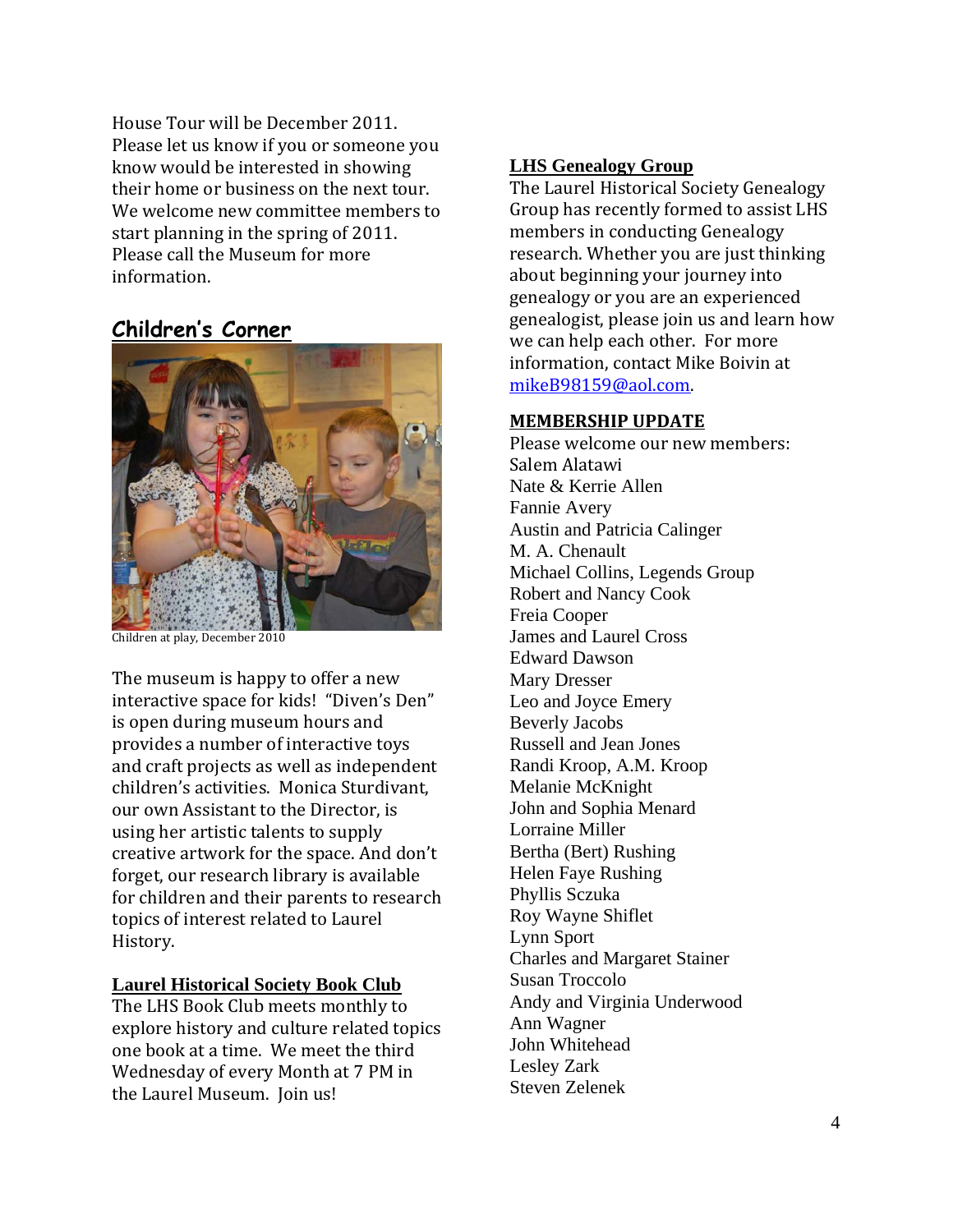#### We are happy to have you! **Become a Member**

Are you reading this newsletter but not a member? We'd love for you to join! Membership enables the Society to: \*Sustain the Laurel Museum \*Research Laurel history \*Preserve artifacts \*House a research library \*Host special children's events \*Develop educational materials for schools and scout groups

Membership benefits include: \*Quarterly Newsletter with articles about

Laurel history, museum exhibits and programs

\*Member's only events

\*Member's only discount in the museum shop

\*Discounts on LHS events, including our annual gala

\*Contributing to the preservation of Laurel's past and present for future generations

Join today at [www.laurelhistoricalsociety.org](http://www.laurelhistoricalsociety.org/).

### *VOLUNTEER UPDATE*

Please welcome our newest volunteers: Laurel Cross – Shop Volunteer

LHS volunteers and their families came together at Harmony House on January 10 for a celebration honoring their efforts throughout the year. Five year volunteers Frieda Weise, Jerry Chappell, and Beverly Jacobs were honored for their continued dedication to the LHS.

The Volunteer of the Year was announced and Frances Brooks took home the honor for her multi‐faceted efforts with the LHS. Frances is on the Public Programming and Exhibits Committee. She is also in the process of photographing the entire collection and works every Monday in the Research Library. Frances is a key part of the Laurel Historical Society's efforts in serving the community.



F rances Brooks , Volunteer of the Year with Lindsey Baker, E xecutive Director

#### **Focus on People: Volunteer of the Year Frances Brooks**

Interviewer(I): Tell me a little bit about yourself.

Frances Brooks (FB): I have lived in Laurel since 1972 and I have a daughter, Crystal, and a son, James. I also have two grandsons, James III and Cameron. About a year and a half ago, I retired from the Federal Government after working 50 years. Except for 2 years, all of my service was with the National Archives and Records Administration.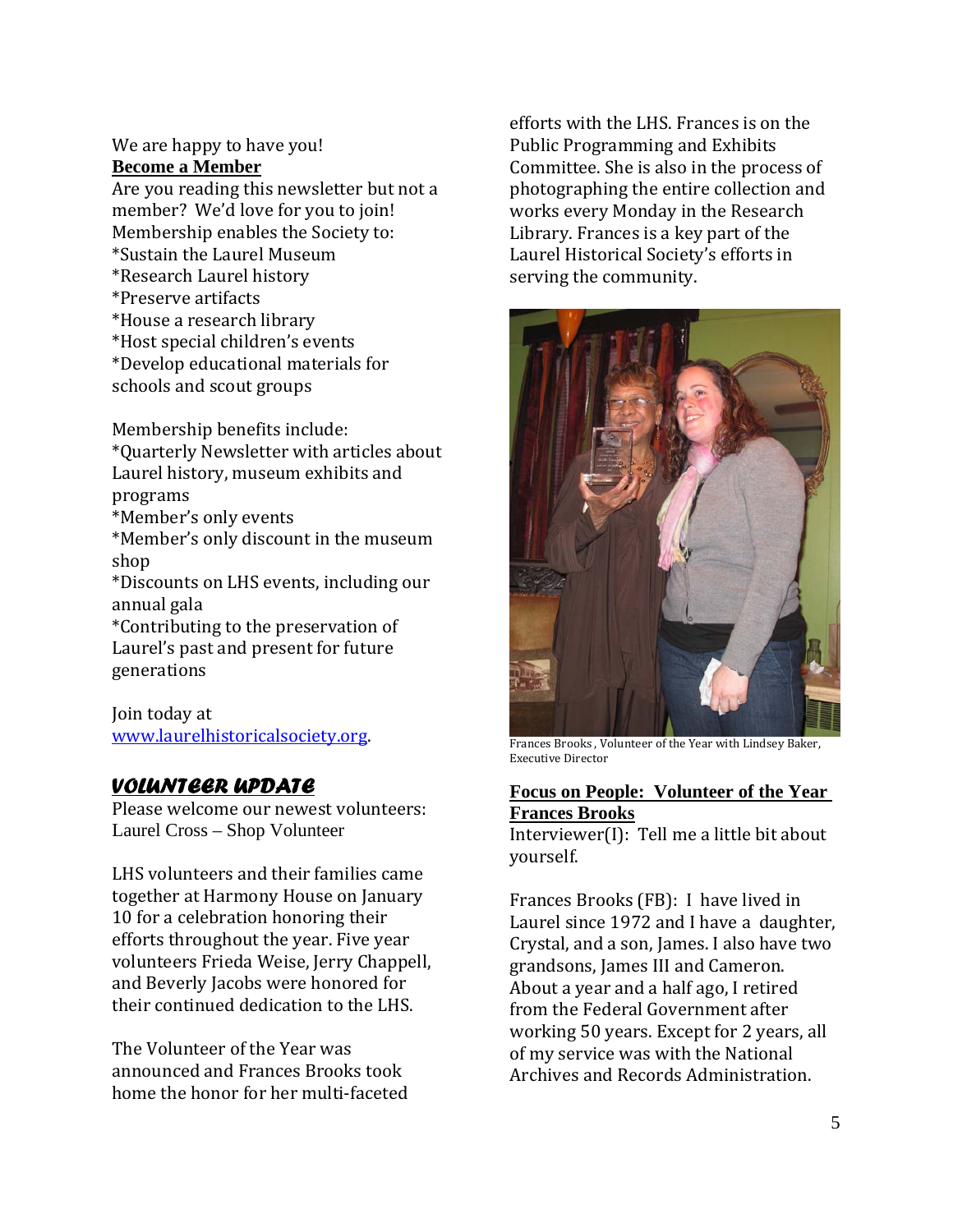I: How did winning the Volunteer of the Year for 2009 make you feel? FB: I was both shocked and pleasantly surprised to learn that I had been chosen as volunteer of the year. I'm very honored and pleased at being recognized in this fashion and to know that the Society appreciates my efforts to contribute in any way I can to help the Museum reach its goals.

I: What special talents and skills do you bring to your work at the Museum?

FB: As far as special talents and skills go ‐ nothing special; just using good old fashioned common sense and being willing to learn and apply technologies that are new to me to get the job done.

I: What do you enjoy most about volunteering for the LHS?

FB: Most of all, I enjoy working with some first-class people such as Lindsey Baker, the Executive Director, and her assistant, Monica Sturdivant, and becoming acquainted and working with the other volunteers. I think my very favorite project is the one I am working on now, taking photographs of the Museum's varied and sometimes, unusual collection of objects. Also, researching and answering requests that come in to the Brennan Research Library has very much broadened my knowledge about Laurel and its history.

I: What do you like to do in your spare time?

FB: Other than volunteering at the Museum, I enjoy family, trying new recipes, reading, and working crossword puzzles‐‐the day is not complete until I

finish the daily Washington Post puzzle, I also like to travel, especially to the Caribbean Islands with my soul‐mate daughter, Crystal. I also have a love for Las Vegas and all it has to offer.

I: Is there anything else you would like to say to prospective volunteers to the LHS?

FB: I am sure that anyone who decides to volunteer at the Museum will find it to be a very rewarding and fulfilling experience, whether it's working as a docent giving tours, working on a committee, completing research requests in the Library, or helping at special events. There's never a dull moment; always something new and different is being planned to make the community more aware of what the Museum has to offer. Thanks for your time and interest.

#### **Volunteers Needed**

We are in need of several docents to work at the Museum, especially on Sundays from 1 PM until 4 PM. Please call the Museum if you can help out one or more Sundays a month!! Thank you for your consideration.

#### **Volunteer Luncheons**

Please consider joining other volunteers for our monthly luncheons at local restaurants. Dates and times are emailed to volunteers. Come and join us!

#### **GALA NEWS**

On Saturday, March 27th the 2010 gala will be held to benefit the LHS. This is the biggest fundraiser of the year for the Society, and your participation is really appreciated! This year's theme will be *Night of the Comet*. Go back in time to the 1910, when comets were mysterious and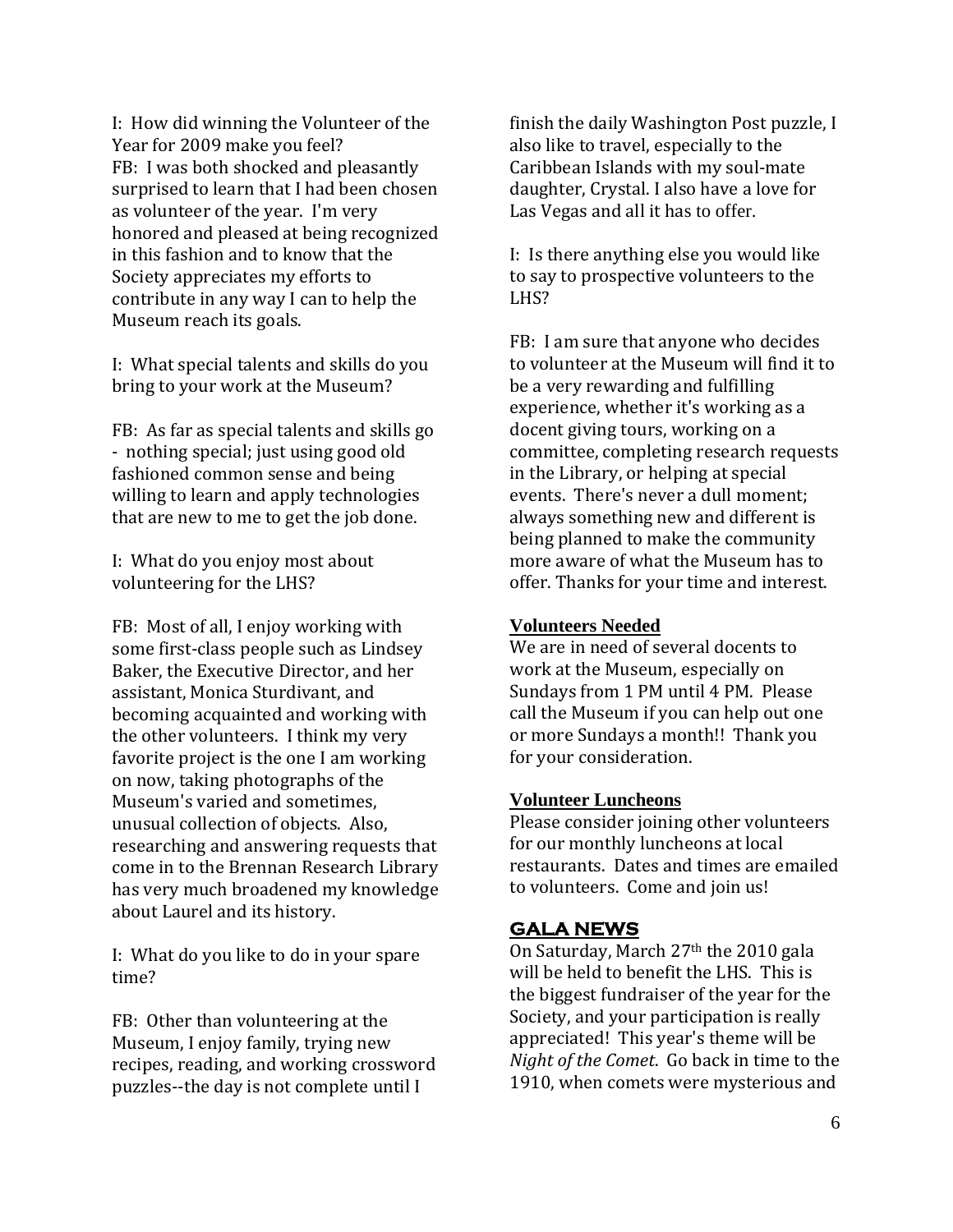people were on the lookout for Halley's Comet! This is a splendid evening in which you will visit with fellow members and visitors and help the Society at the same time. Invitations will be mailed soon. If we don't have your address or you need an invitation sent to family or friends please contact the Museum. We're also collecting items for the silent auction. Unique and Laurel‐related items are especially appreciated.

Jhanna Levin, President & Gala Chair

#### DID YOU KNOW?

Submitted by Lindsey Baker

Have you ever heard of the Maryland Industrial and Agricultural School for Colored Youths? Founded in 1902, it once trained colored youth in carpentry, cookery, dressmaking, freehand and mechanical drawing, housekeeping, laundering, and needlework, as well as English instruction. It is not clear when the school ceased operation but records have been found until 1910 and possibly as late as 1920. The founder of the school, Ernest Lyon, was a pastor in Baltimore, New Orleans, and New York City. Approximately a year after founding the school, Pastor Lyon was appointed by President Roosevelt to be Minister Resident and Consul‐General to Liberia. Consequently he became very involved in Liberia and spent much of his time across the Atlantic.

The school was successful in supporting itself and attendance increased steadily in the early years. One observer noted, "with 8 horses, 8 cows, a dozen hogs and 40 persons to feed through the year, not a head of cabbage or a potato or an ear of corn, had been purchased and that these were their staple foods and had all been

raised on the farm." It stood on 85 acres in Howard County. The area was described by a principal as "excellently located near the above-named cities, with ample train service, thirty-two trains a day. It is on an elevation, several hundred feet above the level of the sea, with magnificent springs of healthful water. All who have seen it admire it for its beauty of location." Our volunteer registrar, Charlie Hessler, went to the Howard County Land Records office in Columbia and found several land records concerning Ernest Lyon including a 1903 mortgage. The description contained in the mortgage states that Mr. Lyon bought an 85‐acre property at the corner of All Saints Road and Clarksville Road. Clarksville Road was later renamed Old Scaggsville Road. So if you look out the back windows of our museum and look toward the northwest you can probably see the school grounds that Pastor Lyon purchased. The school's location was hiding in plain sight.

If you are interested in learning more about the school or helping us delve deeper into this mystery, please contact our research library at [research@laurelhistoricalsociety.org.](mailto:research@laurelhistoricalsociety.org)

#### **BECOME A PART OF LAUREL HISTORY!**

Celebrate The Laurel Museum and become a part of its history. Purchase a brick on the Laurel Museum Brick Walk and become part of the historical fabric of this 1840s building. A Laurel Museum brick is the perfect way to celebrate your children, parents, grandparents or other family members. Businesses can also show their support and ensure that their involvement and support of the Laurel community will be remembered. Purchase on line at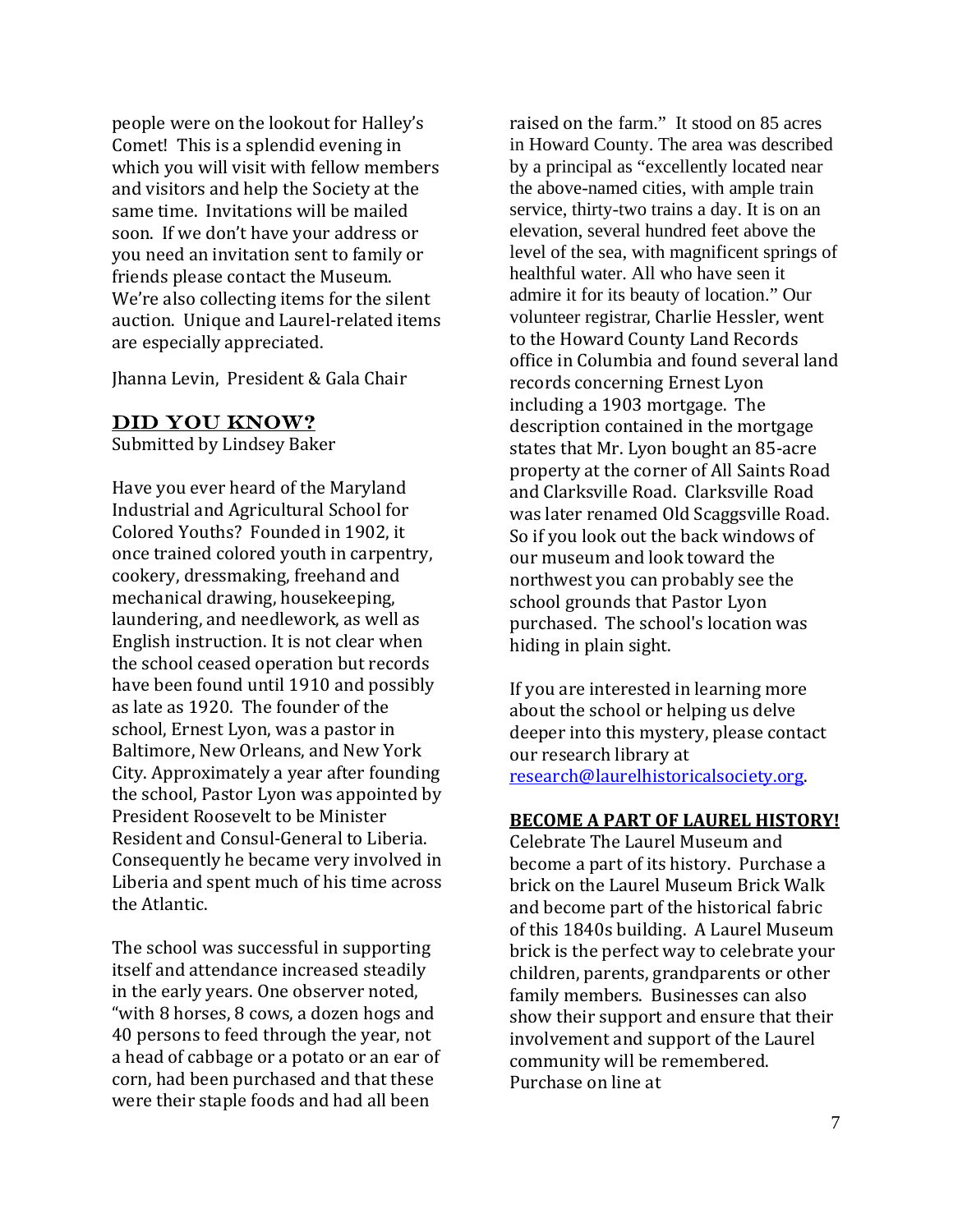#### [www.laurelhistoricalsociety.org](http://www.laurelhistoricalsociety.org/) or by calling (301)725‐7975 *IF WALLS COULD TALK: 331 PRINCE GEORGE STREET*

Submitted by Don and Kathleen **Dalphonse** 



This chronological history of 331 Prince George Street is a result of research based on the land records of Prince George's county, folklore and speculation. Most of the dates and facts mentioned are from the various folios of the land records found in Upper Marlboro concerning the property.

The oldest date in which the property is mentioned is 1878 and it is believed that the house was built circa 1878 and belonged to the family of Armand Jardin. John Brennan, a late Laurel historian, related that the same family once owned the property which is now Laurel Lakes and that they were in the floral business. Reportedly, the family provided some of the flowers for Abraham Lincoln's funeral in 1864.

Armand Jardin's son, Armand F., born in 1868 and his wife Myra may have lived in the house, although this is most unlikely because of their status. The couple was active in St. Mary of the Mills Parish. It is they who gave the money to purchase the main altar and both Armand F. and Myra are buried in the cemetery. A picture of the main altar at St. Mary's church, along with a brief review of the Jardin's contributions to the church and their family's tie to Lincoln's funeral may be found in *The Story of St. Mary of the Mills Church,* by John Brennan, 1976. There is a marble stone on the first stair leading to the main altar with the name Armandi Jardin, dated 1886. It seems that Armand Jardin gave the donation in memory of his father. The stone was recently uncovered during a renovation of the altar at St. Mary's church. The property remained in the possession of the Jardin family until 1909 when it was bought by Harry and Sadie Feige for \$1,350. In February of 1914, a \$1,000 mortgage was taken out from the Laurel Building Association of Prince George's County and we believe this was to build a new addition on the house. The Feiges lost the house in 1919 when they were unable to make their mortgage payments and ownership was transferred to the Laurel Building Association. It was sold to John B. and Eloise Krainer on March 4, 1919. The property was owned by the Krainer family until April 2, 1947, when it was sold to G. Bowie McCeney, although the house is assigned from McCeney to John B. and Doris Krainer from 1947 until 1949. From 1949 until 1963, the property was assigned to Don C. Freeman, attorney at law, and R. Moss Carrico, Jr. On March 26, 1963, the property was purchased by Harry M. Susini and Harry A. Susini, co‐partners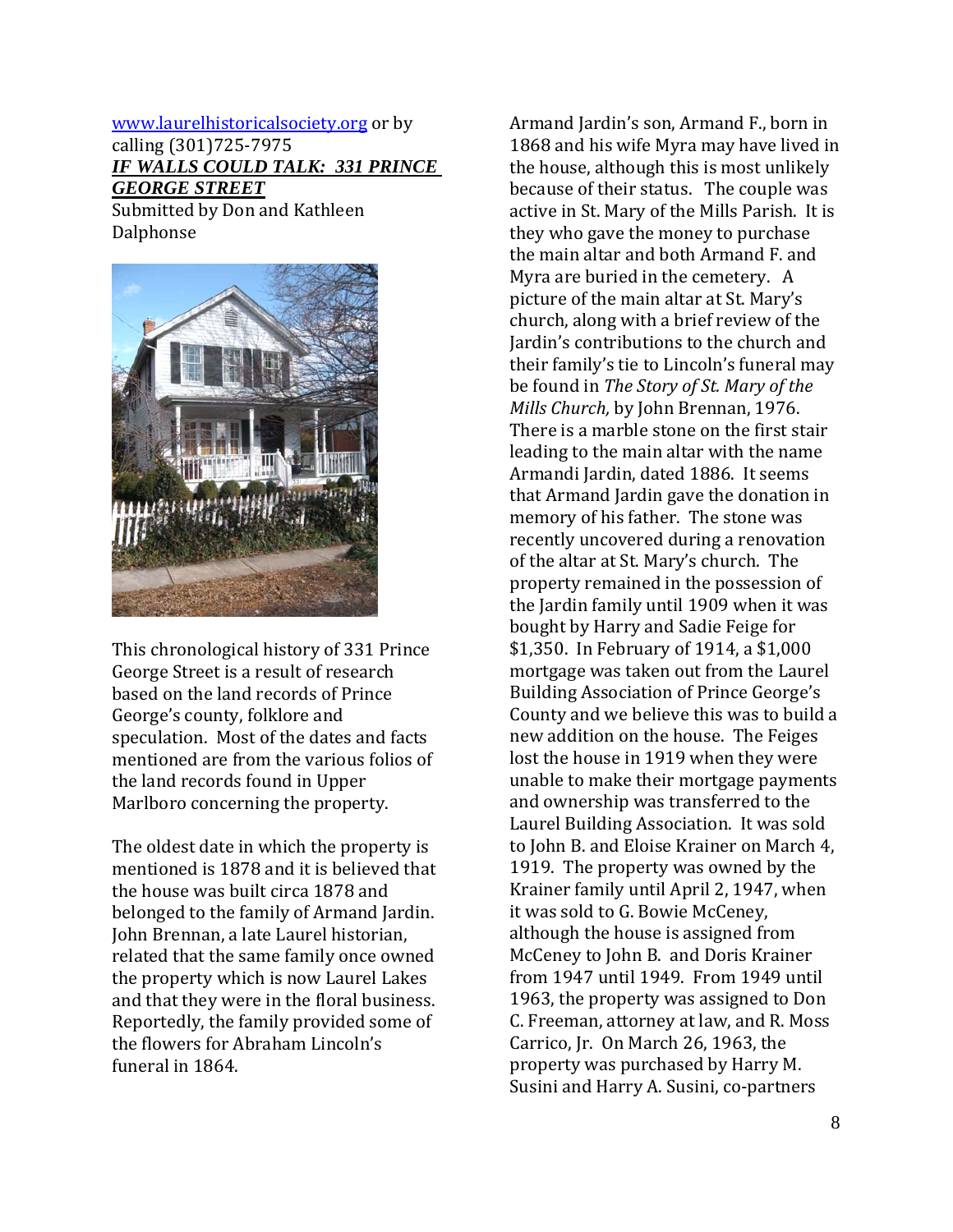for the Laurel Investment Company, and we assume rented from 1963 until 1967. In 1967, the Susini family sold the property and another property on Montgomery Street to Robert and Myrna Siegel for \$28,900. On October 25, 1978, the Siegels sold the property to Frank B. and Joni A. Debaldo for the sum of \$21,000. The Debaldos did major renovations on the house, removing interior walls, combining rooms and returning the house to a single family home from two rental apartments. They also updated the plumbing and electrical work completing major upgrades to the interior of the house, yet leaving the exterior and surrounding property in a state of relative disrepair. On April 26, 1978, the Debaldos sold the property to current owners Donald J. and Kathleen R. Dalphonse. The Dalphones have resided in the home and beautified the property by replacing the exterior siding and through extensive landscaping. The Dalphonses added a baby girl to their family home in 1986 when they adopted Helen Yoon Mee Marie Dalphonse from Korea.

#### *IF WALLS COULD TALK***: THE LAUREL STORY**

Have you renovated your old home or business? Have you found interesting artifacts in those old walls. Do you feel the presence of former inhabitants? Have you learned the history of your home and the families who lived there? Do you want to share what you have discovered? Please email The Laurel Light editor, Jeanie Anastasi i[manastasi@ver](mailto:jmanastasi@verizon.net)izon.net with your "walls" stories.

#### **SHARE YOUR MEMORIES**

We would love to have your story ideas particularly for the *Did You Know* and *My Memories of Laurel* sections of the newsletter! Please email The Laurel Light editor, Jeanie Anastasi

[jmanastasi@verizon.net](mailto:jmanastasi@verizon.net) with your comments, suggestions or story ideas.

#### **PLEASE WELCOME AND SUPPORT OUR CORPORATE SPONSORS!**





## REVERE **B** BANK